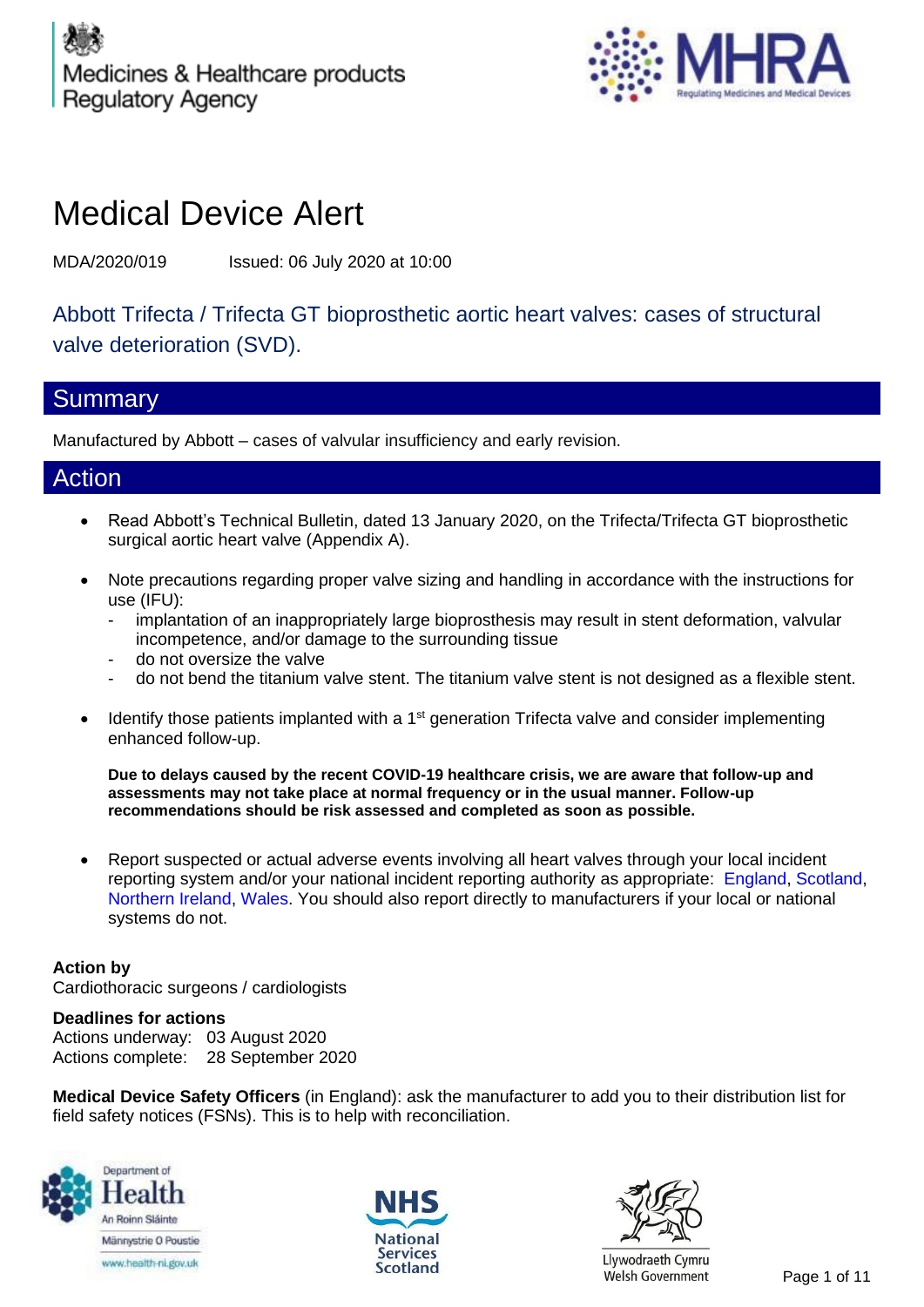## Device details

Abbott Trifecta Valve: Models TF-19A, TF-21A, TF-23A, TF-25A, TF-27A, TF-29A

Abbott Trifecta Valve with Glide Technology (GT): Models TFGT-19A, TFGT-21A, TFGT-23A, TFGT-25A, TFGT-27A, TFGT-29A

- 1<sup>st</sup> generation Trifecta aortic surgical replacement valve, originally manufactured by St. Jude Medical, (now Abbott<sup>+</sup>), was first CE marked (market approval) in March 2010
- An 'improved' Trifecta valve became available from August 2015
- The Trifecta GT valve was CE marked in February 2016

| <b>Model number</b> | <b>Description</b>                  | <b>GTIN</b>    |  |  |
|---------------------|-------------------------------------|----------------|--|--|
| <b>TF-19A</b>       | TRIFECTA VALVE, 19MM                | 05414734052016 |  |  |
| <b>TF-21A</b>       | TRIFECTA VALVE, 21MM                | 05414734052023 |  |  |
| <b>TF-23A</b>       | TRIFECTA VALVE, 23MM                | 05414734052030 |  |  |
| <b>TF-25A</b>       | TRIFECTA VALVE, 25MM                | 05414734052047 |  |  |
| <b>TF-27A</b>       | TRIFECTA VALVE, 27MM                | 05414734052054 |  |  |
| <b>TF-29A</b>       | TRIFECTA VALVE, 29MM                | 05414734052061 |  |  |
| TFGT-19A            | 19mm Trifecta GT Final Package - WR | 05415067018205 |  |  |
| TFGT-21A            | 21mm Trifecta GT Final Package - WR | 05415067018212 |  |  |
| TFGT-23A            | 23mm Trifecta GT Final Package - WR | 05415067018229 |  |  |
| TFGT-25A            | 25mm Trifecta GT Final Package - WR | 05415067018236 |  |  |
| TFGT-27A            | 27mm Trifecta GT Final Package - WR | 05415067018243 |  |  |
| TFGT-29A            | 29mm Trifecta GT Final Package - WR | 05415067018250 |  |  |

+ Abbott purchased St. Jude Medical in January 2017.

## Problem / background

Since 2010, the MHRA has received 65 UK adverse incident reports relating to 1<sup>st</sup> generation Trifecta and 'improved' Trifecta valves; 5 relate to the Trifecta GT valve.

Most of these reports (57) relate to revision (explant or valve-in-valve repair) due to some form of structural valve deterioration (SVD). The most common reported problems were leaflet damage and/or valvular insufficiency along with a range of other associated concerns. Time to failure, where known, ranged from perioperative to 8 years, with approximately half occurring between 2 to 3 years post implant. Data from our reports does not appear to show any increased tendency for early degeneration associated with valve size **See Appendix B for more information on these reports.**

The MHRA has been monitoring the frequency and nature of these reports over time and working with the manufacturer to understand the factors and mechanism of these potential complications.

Data accumulated by Abbott through their Trifecta long-term (10 year) follow-up and durability studies conclude acceptable clinical outcomes. However, the manufacturer acknowledges that the design of the 1st generation Trifecta valve may increase the likelihood of early degeneration. Specifically, the SVD seen may be a result of having a valve design with externally mounted leaflets, in combination with a stent that may be deformed during implant. Improvements to the valve leaflets and reinforcement of the stent which were implemented in later designs, are expected to reduce this risk **(see Appendix B)**.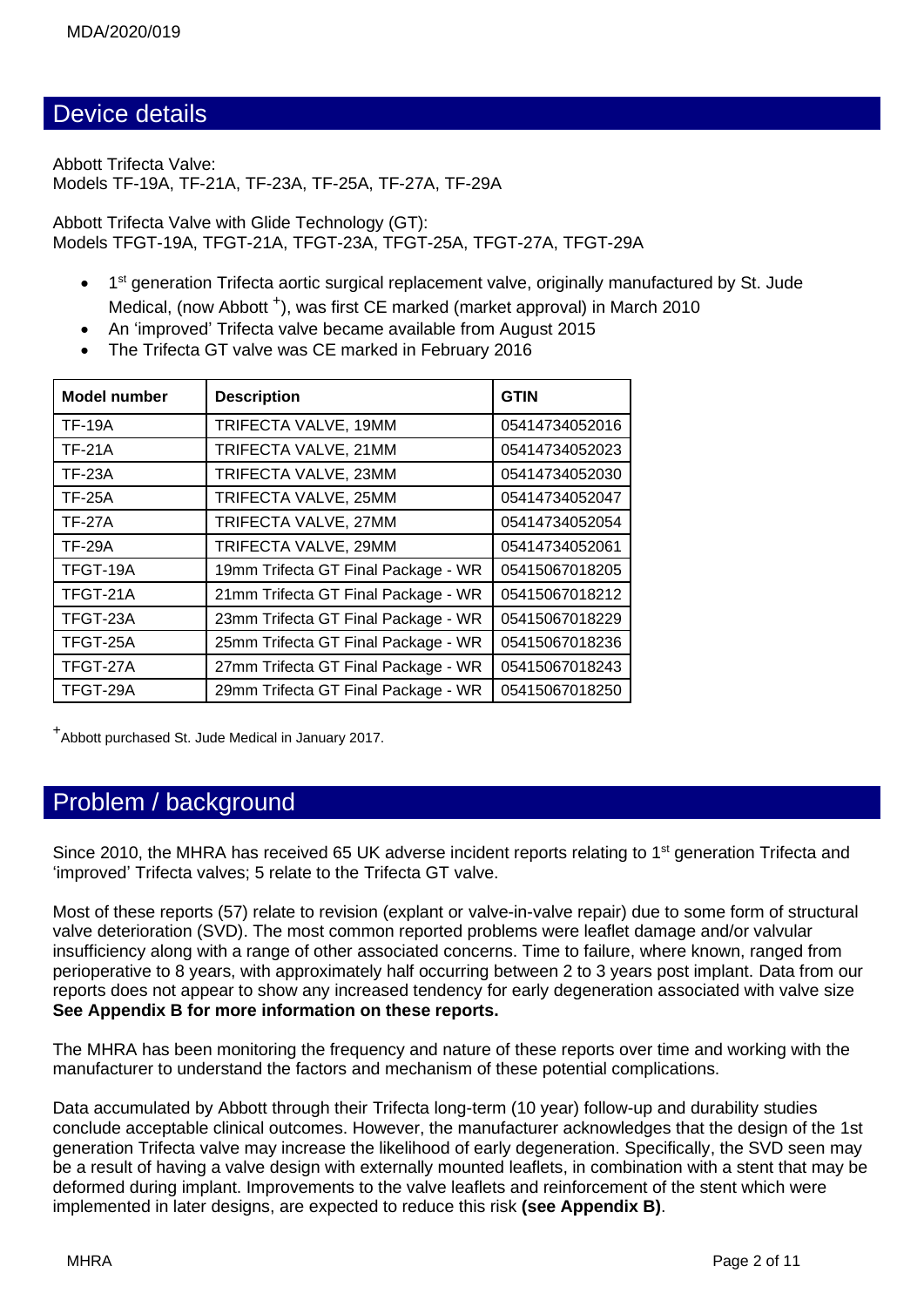Abbott has cited important factors that may influence the risk of SVD in these valves, including implant technique (in their technical bulletin) together with other precautions listed in the associated IFU.

As well as creating abnormal stress and strain to the valve, oversizing the Trifecta/Trifecta GT valve could also result in direct contact between the stent post and the aortic wall, which may result in decreased valve durability due to abrasion or fusion of the posts with the aortic wall.

Recently published independent case report studies and articles (though not RCTs - see Appendix B for more information), have also helped to draw attention to this issue. One new significant paper based on data from the Finnish National Database (FinnValve registry), reports a SVD rate disparity between Trifecta and a comparator valve. Abbott confirm that all 13 Trifecta revision events reported in this paper, relate to the 1<sup>st</sup> generation Trifecta vale.

It is likely that most cases of early valve failure such as those outlined above, will be detected either during routine patient surveillance or hospital admission. However, MHRA is recommending that patients who received the 1<sup>st</sup> generation Trifecta valves are identified and considered for more frequent (enhanced) follow-up\*. This advice is due to the potential increased risk of valve deformation during implant, as well as accumulating signals from published case report studies and articles. The form and extent of this follow-up (above the standard annual) should be determined locally on a case-by-case basis.

2017 was the last year that the 1<sup>st</sup> generation Trifecta was sold in the U.K. Their manufacturing dates range from 09 December 2014 to 15 June 2015, with a shelf life of 4 years. Hence the last valves would have expired in June 2019

The MHRA encourages cardiothoracic surgeons and cardiologists to continue to report all adverse incident reports, including early events of SVD / NSVD (non-structural valve deterioration), to both the manufacturer and the MHRA.

\* **Due to delays caused by the recent COVID-19 healthcare crisis, we are aware that follow-up and assessments may not take place at normal frequency or in the usual manner. Follow-up recommendations should be risk assessed and completed as soon as possible.**

## Manufacturer contacts

Name: Luke Gilbertson – Quality Assurance and Regulatory Compliance Specialist (UK & Ireland) Tel: 01213060482 Email: [michael.gilbertson@abbott.com](mailto:michael.gilbertson@abbott.com)

## **Distribution**

If you are responsible for cascading these alerts in your organisation, these are our suggested distribution lists.

#### **Trusts (NHS boards in Scotland)**

CAS and NICAS liaison officers for onward distribution to all relevant staff including:

- Cardiologists
- Cardiology departments
- Cardiology nurses
- Cardiology, directors of
- Cardiothoracic departments
- Cardiothoracic surgeons
- Cardiothoracic surgery directors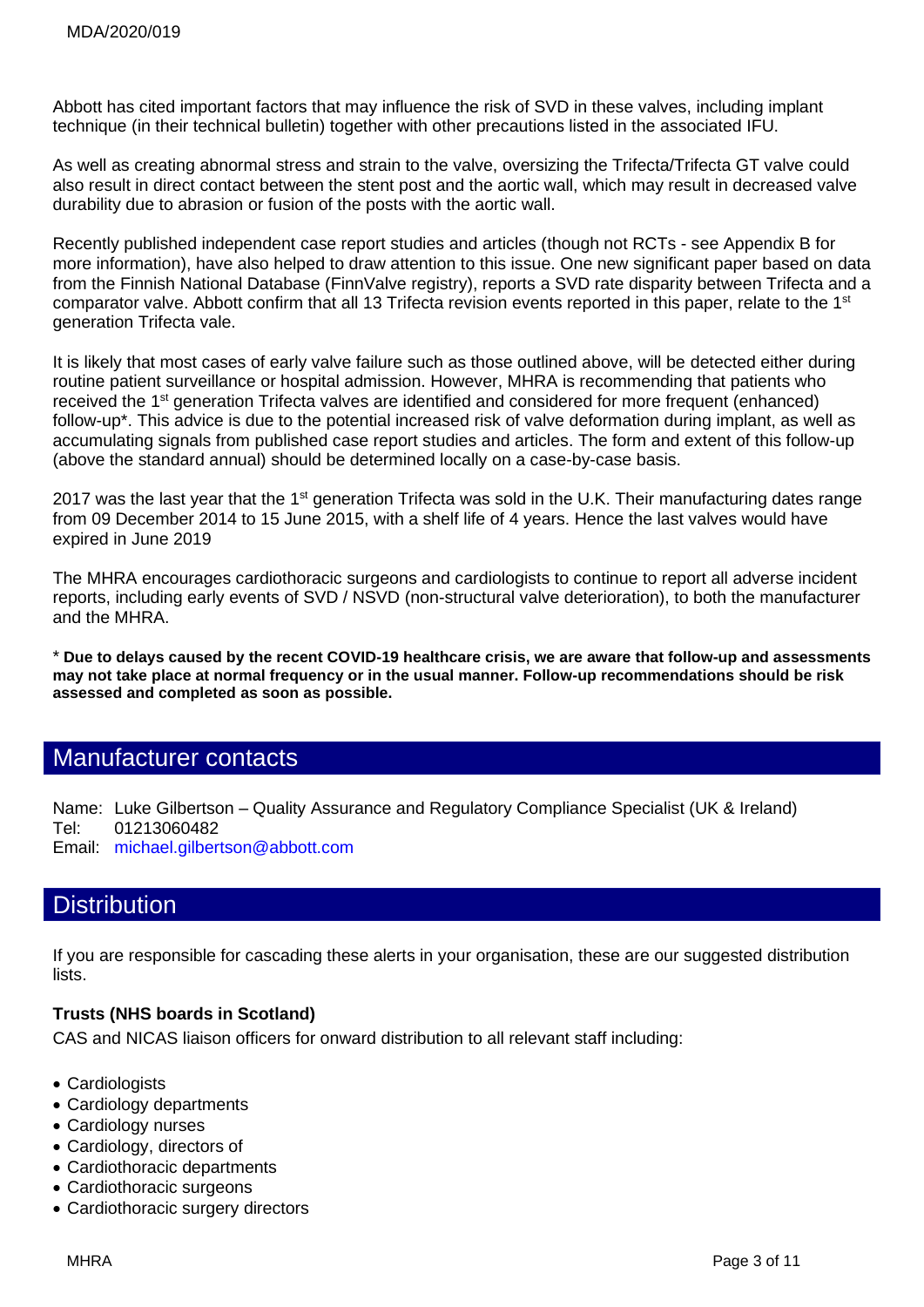- Coronary care departments
- Coronary care nurses
- Medical directors

#### **General Practice**

For onward distribution to all relevant staff including GPs, Practice Managers and Practice Nurses. **Note**: We are sending this alert to GPs for information only, in case patients ask them about the contents of this notice.

GPs do not need to take any action.

### *Independent distribution*

#### **Establishments registered with the Care Quality Commission (CQC) (England only)**

• Hospitals in the independent sector

Please note: CQC and OFSTED do not distribute these alerts. Independent healthcare providers and social care providers can sign up to receive MDAs directly from the Central Alerting System (CAS) by sending an email to: [safetyalerts@mhra.gov.uk](mailto:safetyalerts@mhra.gov.uk) and requesting this facility.

## **Enquiries**

#### **England**

Send enquiries about this notice to MHRA, quoting reference number MDA/2020/019 or 2019/003/019/468/002

#### **Technical aspects**

Alexander McLaren, MHRA Tel: 020 3080 6000 Email: [DSS-TM@mhra.gov.uk](mailto:DSS-TM@mhra.gov.uk)

#### **Clinical aspects**

Devices Clinical Team, MHRA Tel: 020 3080 7274 Email: [dct@mhra.gov.uk](mailto:dct@mhra.gov.uk)

To report an adverse incident involving a medical device in England use the [Yellow Card reporting page](https://yellowcard.mhra.gov.uk/devices/?type=hcp)

#### **Northern Ireland**

Northern Ireland Adverse Incident Centre (NIAIC), CMO Group, Department of Health (Northern Ireland) Tel: 028 9052 3868

Email: [niaic@health-ni.gov.uk](mailto:niaic@health-ni.gov.uk)

To report an adverse incident involving a medical device in Northern Ireland use the [forms on the](https://www.health-ni.gov.uk/articles/reporting-adverse-incident) website. Alerts in Northern Ireland are distributed via the [NICAS system.](https://applications.health-ni.gov.uk/NICAS/Public/Home.aspx)

#### **Scotland**

Incident Reporting and Investigation Centre (IRIC), Health Facilities Scotland, NHS National Services **Scotland** Tel: 0131 275 7575 Email: [nss.iric@nhs.net](mailto:nss.iric@nhs.net)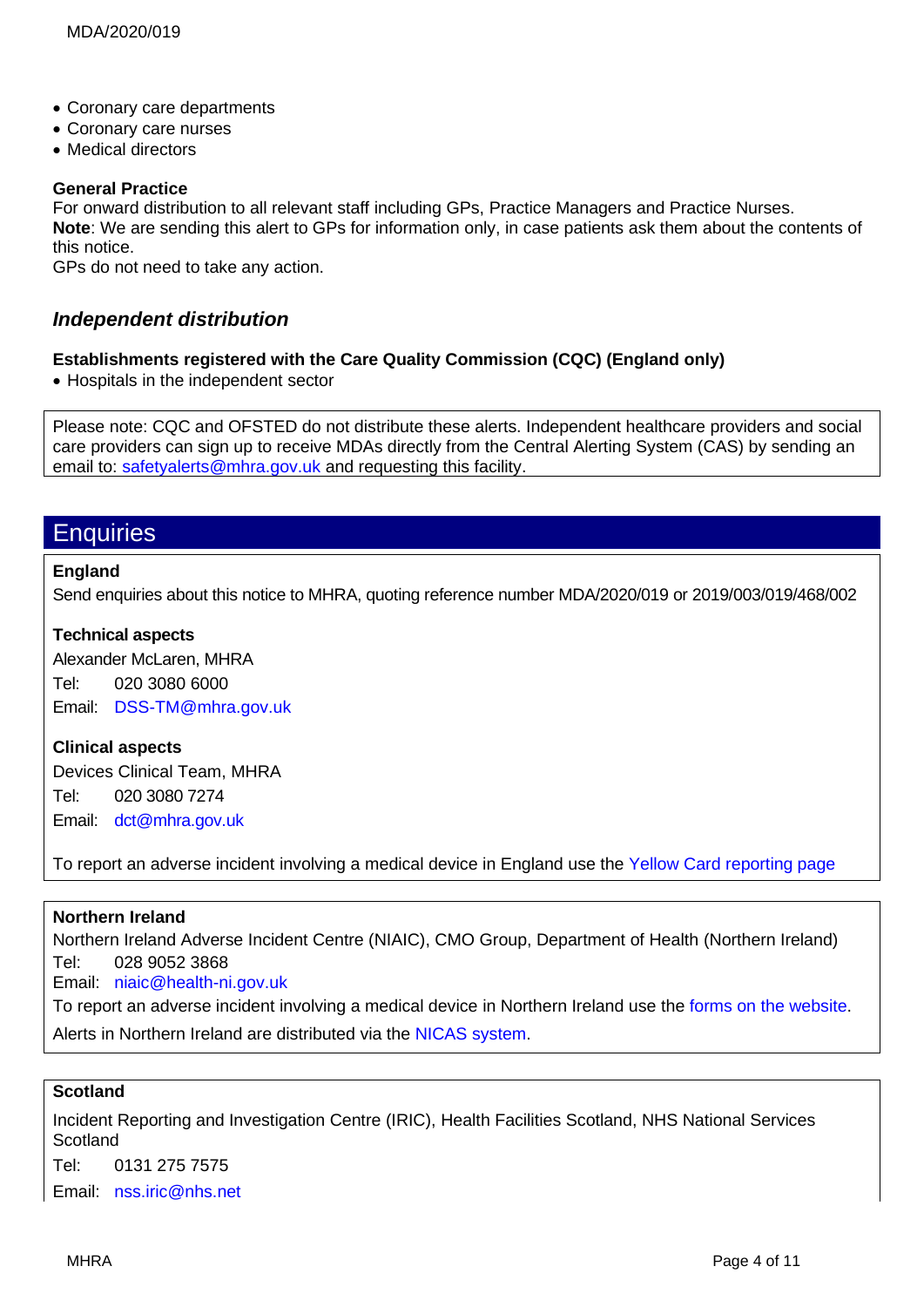To report an adverse incident involving a medical device in Scotland, [email IRIC](mailto:nss.iric@nhs.net?subject=Reporting%20adverse%20incidents:%20webform%20registration%20request) to request a webform account.

For more information, or if you can't access the webform, visit the website: [how to report an adverse incident](http://www.hfs.scot.nhs.uk/services/incident-reporting-and-investigation-centre-iric-1/how-to-report-an-adverse-incident/)

#### **Wales**

Population Healthcare Division, Welsh Government Tel: 03000 255278 or 03000 255510 Email: [Haz-Aic@gov.wales](mailto:Haz-Aic@gov.wales)

To report an adverse incident involving a medical device in Wales, use the [Yellow Card reporting page](https://yellowcard.mhra.gov.uk/devices/?type=hcp) and follow specific advice for reporting in Wales in [MDA/2004/054 \(Wales\).](https://urldefense.proofpoint.com/v2/url?u=http-3A__www.wales.nhs.uk_governance-2Demanual_reporting-2Dmedical-2Ddevice-2Dadverse-2Devents_&d=DwMGaQ&c=bXyEFqpHx20PVepeYtwgeyo6Hxa8iNFcGZACCQj1uNM&r=ypvYvk86IJ9zpb7JOLw8NAU7WCAQnufUFappZatlJrE&m=6Ag_yoXVY-4B6R0B7IKWD6RC-mobFB4ClYvvb_a87g8&s=McPkTlei5Miej2E9UNbHKdW2Troc-hJ6PP6Xom73w5A&e=)

MHRA is a centre of the Medicines and Healthcare products Regulatory Agency, an executive agency of the Department of Health and Social Care.

© Crown Copyright 2020

Addressees may take copies for distribution within their own organisations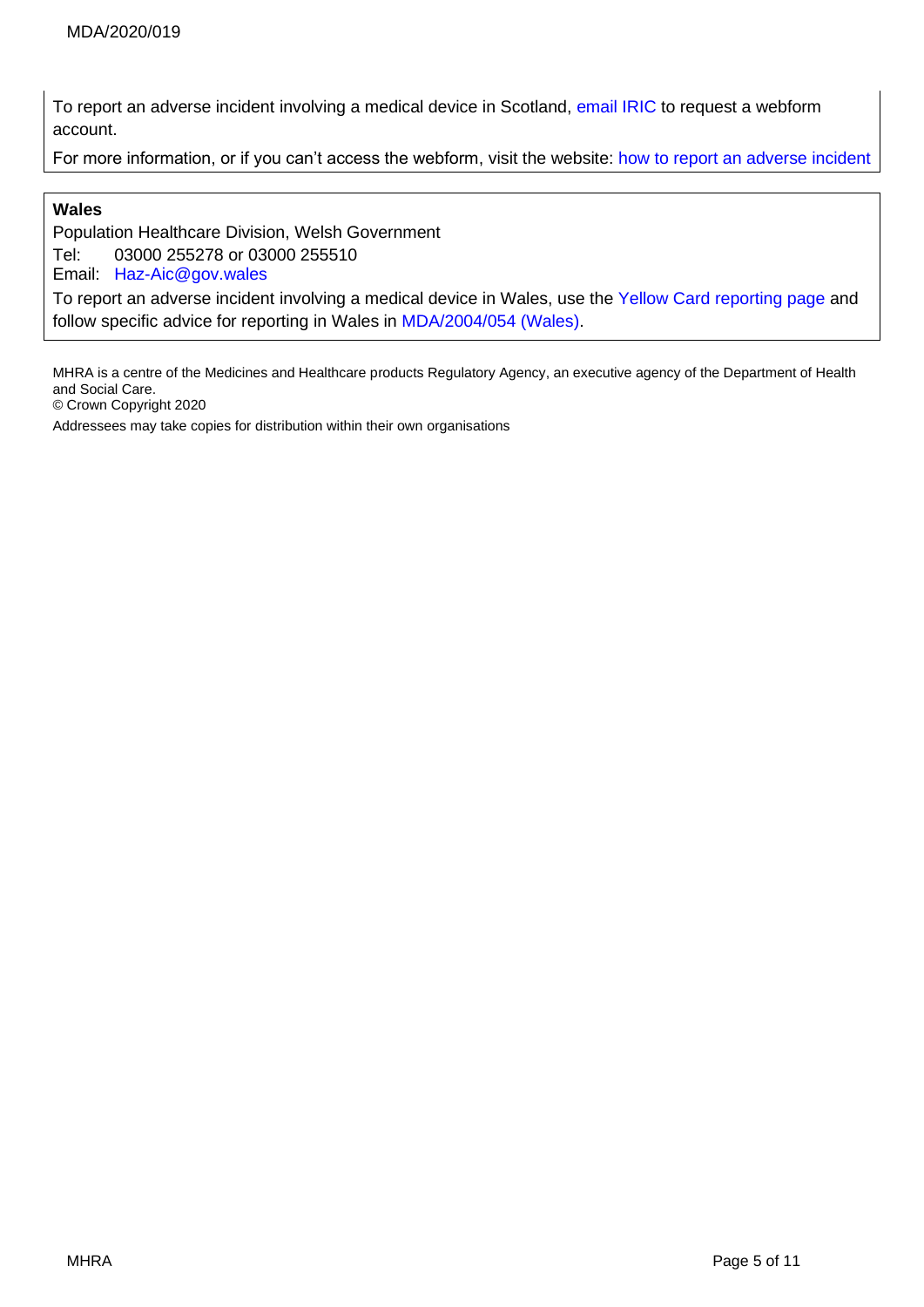### **APPENDIX A**



#### **Technical Bulletin**

Trifecta Valve (Models TF-19A, TF-21A, TF23A, TF25A, TF-27A, and TF-29A) and Trifecta Valve with Glide Technology (Models TFGT-19A, TFGT-21A, TFGT-23A, TFGT-25A, TFGT-27A, and TFGT-29A)

13 January 2020

Dear Clinician,

This Technical Bulletin is intended to summarize the key design changes made to the Trifecta valve from the firstgeneration Trifecta valve to the second-generation valve reflecting Abbott's commitment to the quality and continuous improvement of our medical devices. In addition, this Technical Bulletin provides a summary of the clinical outcomes achieved at 10 years post-implant for the first-generation Trifecta valve.

The first-generation Trifecta valve was introduced into clinical use in 2007, designed for supra-annular implantation and excellent hemodynamic performance<sup>1</sup>. To ease the implant procedure and provide added handling protection to the stent and leaflets, a second-generation Trifecta valve with Glide Technology (Trifecta GT) was introduced in 2016<sup>2</sup>.

The Trifecta GT valve has the following enhancements<sup>2, 3</sup>.

- 1) A streamlined holder with legs positioned in front of the leaflets for added protection during valve insertion and knot tying;
- 2) Internal backstops within the holder to protect the stent posts from deforming during valve insertion;
- 3) A softer sewing cuff that conforms more easily to the annulus and which minimizes suture drag;
- 4) An additional titanium band that protects the stent base geometry and provides enhanced fluoroscopic visibility;
- 5) Optimized leaflet suturing process along the stent post to reduce leaflet stress;
- 6) Increased leaflet tissue tensile strength achieved by using a collagen fiber alignment technology, which ensures circumferential fiber alignment to resist fatigue related leaflet tissue degradation

At the same time the Trifecta GT valve was being developed, an improved version of the first-generation Trifecta valve was produced which included the same manufacturing processes utilized on Trifecta GT to improve the leaflet suturing pattern along the stent post, and the leaflet collagen fiber alignment. These two improvements, which are listed as items #5 and #6 above, were introduced to both Trifecta and Trifecta GT to enhance the durability of the leaflet tissue when combined with appropriate valve sizing and handling.

To further ease the implant procedure and improve access to the sewing cuff while suturing, a new holder is being introduced to the Trifecta GT valve in early 2020. The new holder has legs with a narrower footprint to permit easier access to the sewing cuff during placement of sutures while retaining the same protective features of the original Trifecta GT holder. The following figures illustrate (1) the evolution of the Trifecta valve timeline; and (2) the specific enhancements introduced with Trifecta GT.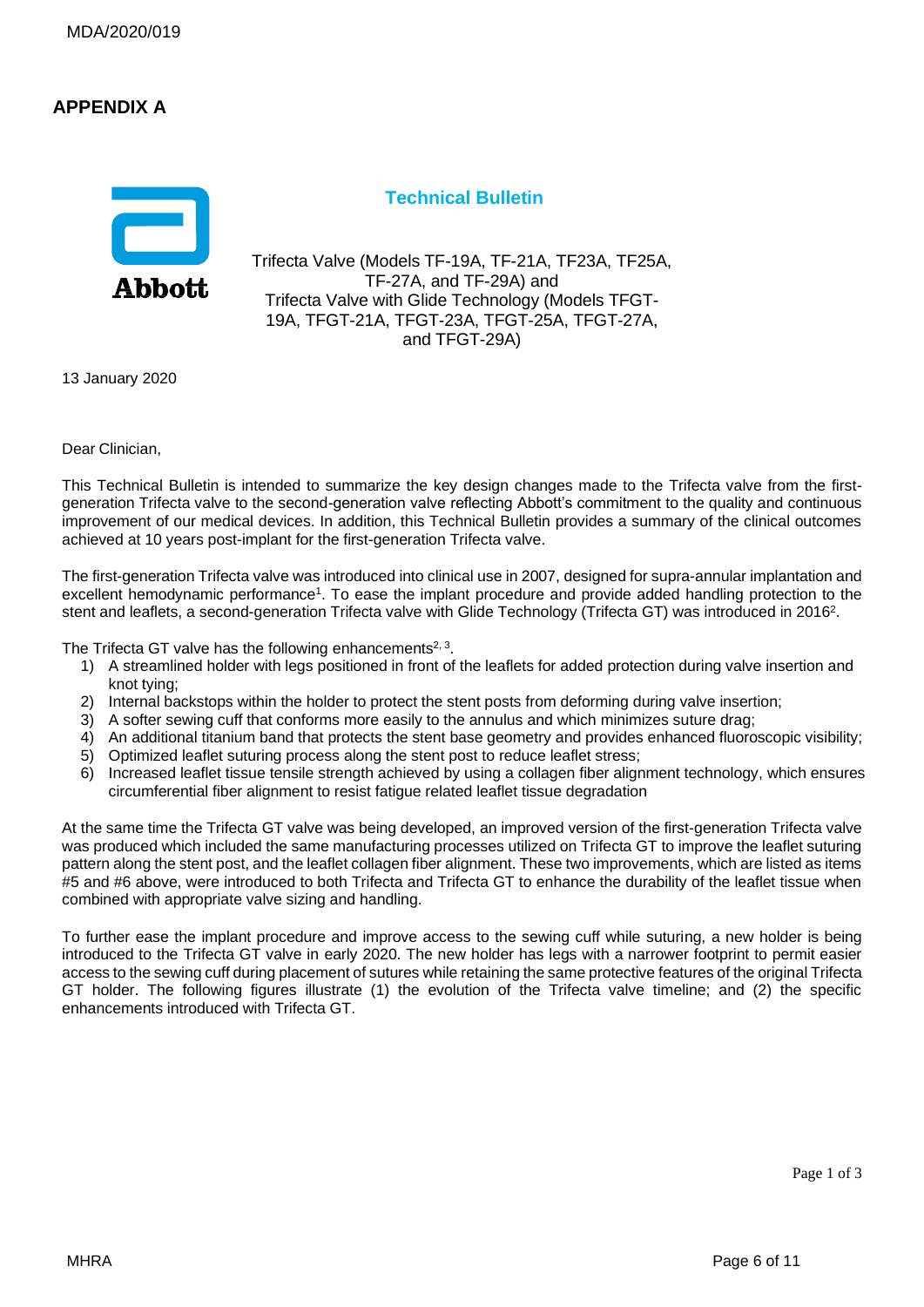

Figure 1: The evolution of the Trifecta valve timeline

Figure 2: The specific enhancements introduced with Trifecta GT



Bioprosthetic heart valves have a potential for developing either non-structural valve dysfunction (NSVD<sup>4</sup>) or structural valve deterioration (SVD<sup>4</sup>) over the lifetime of the valve. NSVD is characterized as any abnormality not intrinsic to the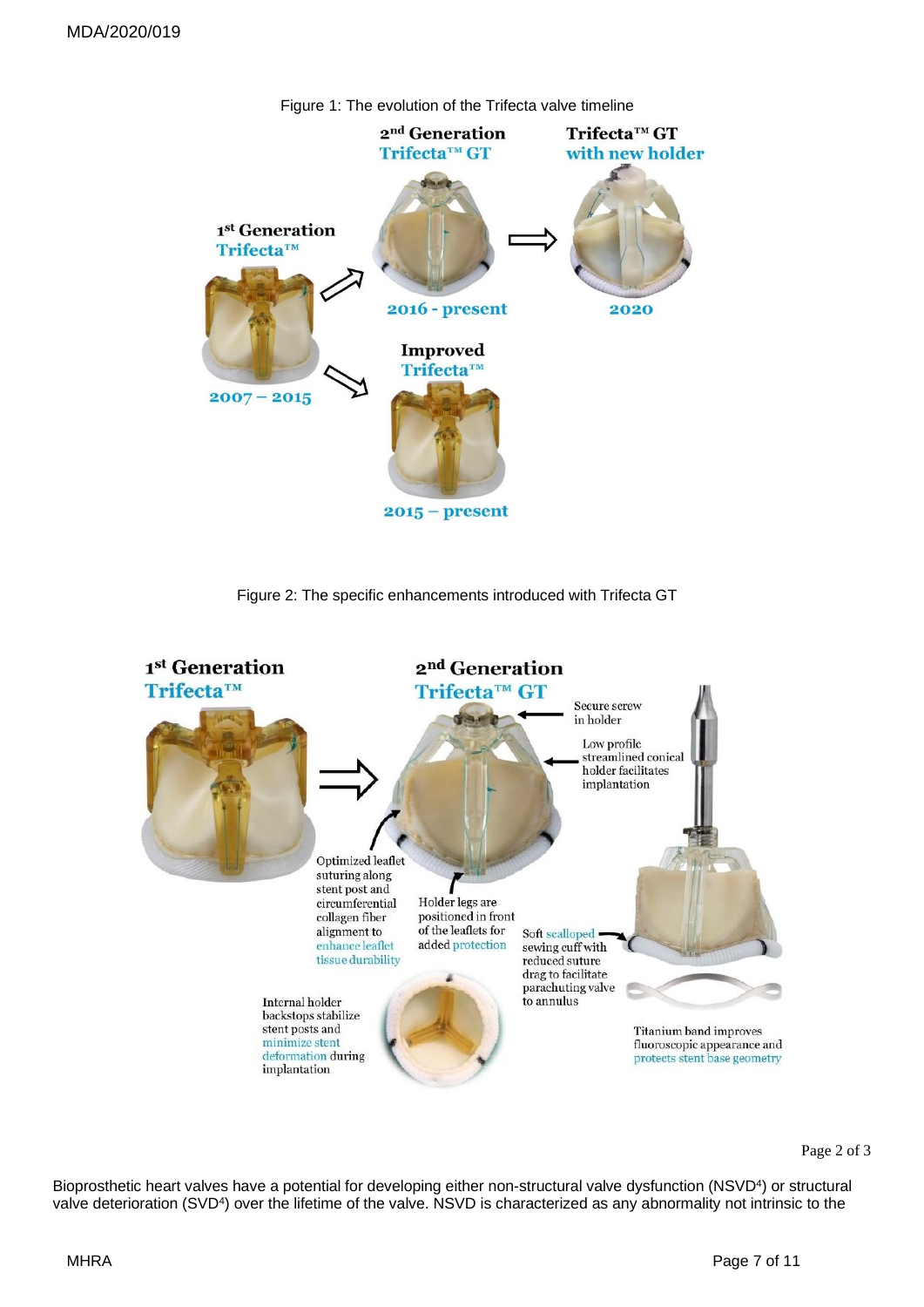valve itself (such as entrapment by pannus, tissue, or suture; paravalvular leak; and inappropriate sizing or positioning) that may result in stenosis or regurgitation of the operated valve or hemolysis. SVD is characterized as changes intrinsic to the valve itself (such as calcification, leaflet fibrosis, leaflet tear, or flail leaflet) that may result in stenosis or regurgitation due to irreversible valve degeneration. NSVD may commonly be attributed to technical factors encountered at the time of valve implant, while SVD may commonly be attributed to biological factors and mechanical stress which develop over a longer implant duration.

To assess the long-term clinical outcomes of the first-generation Trifecta valve, Abbott conducted a Long-Term Follow-Study<sup>5</sup>. The 10-year follow-up from this study was recently completed and demonstrated excellent hemodynamic performance at 10-years (mean transvalvular gradient of 15.6 mmHg). At 10 years post implant, the freedom from allcause mortality was 70%, the freedom from surgical explant due to SVD was 87%, and the freedom from any reintervention (surgical explant or transcatheter valve-in-valve intervention) due to SVD was 75%. The freedom from any reintervention and all-cause mortality at 10 years post-implant was 51%, which is consistent with the rate reported for other bioprosthetic aortic valves<sup>6,7</sup>. In choosing a bioprosthetic aortic valve, the potential for SVD should be balanced against the potential hemodynamic and survival benefits of the Trifecta valve. In comparison to the first-generation Trifecta valve, the Trifecta GT valve has additional features that make the valve easier to implant and potentially reduce the occurrence of NSVD and SVD over the lifetime of the valve.

In summary, the Trifecta and Trifecta GT valves have been designed and continuously improved with the aim to optimize performance by easing valve implantation and minimizing leaflet tissue damage. These design characteristics, in combination with proper valve sizing and handling in accordance with the IFU (e.g., oversizing, excessive force used during insertion, and handling of the leaflets with surgical instruments which are noted as precautions in the IFU), minimize the potential for developing NSVD and SVD, leading to the best clinical outcomes.

If you have any questions about this communication, please contact your local Abbott representative.

Sincerely,

Kara Carter Divisional Vice President, Quality Structural **Heart** 

#### References

- 1. Jamieson, WR Eric. 'St Jude Medical Trifecta aortic prosthesis: considerations for implantation.' The Journal of thoracic and cardiovascular surgery 149, no. 6 (2015): 1576-1577.
- 2. Goldman, Scott. 'Bigger valve size is not always better.' The Journal of thoracic and cardiovascular surgery 154, no. 3 (2017): 820-821.
- 3. Eichinger, Simone, Akmal MA Badreldin, and Walter B. Eichinger. 'Early degeneration caused by cusp tear of first-generation Trifecta bioprosthesis.' The Annals of thoracic surgery 106, no. 6 (2018): e297-e298.
- 4. Capodanno, Davide, Anna S. Petronio, Bernard Prendergast, Helene Eltchaninoff, Alec Vahanian, Thomas Modine, Patrizio Lancellotti et al. 'Standardized definitions of structural deterioration and valve failure in assessing long-term durability of transcatheter and surgical aortic bioprosthetic valves: a consensus statement from the European Association of Percutaneous Cardiovascular Interventions (EAPCI) endorsed by the European Society of Cardiology (ESC) and the European Association for Cardio-Thoracic Surgery (EACTS).' European journal of cardiothoracic surgery 52, no. 3 (2017): 408-417.
- 5. Long Term Follow Up Study of the St. Jude Medical Trifecta Valve ClinicalTrials.gov Identifier: NCT01593917 <https://clinicaltrials.gov/ct2/show/NCT01593917>.
- 6. Hickey, Graeme L., Ben Bridgewater, Stuart W. Grant, John Deanfield, John Parkinson, Alan J. Bryan, Malcolm Dalrymple-Hay, Neil Moat, Iain Buchan, and Joel Dunning. 'National registry data and record linkage to inform postmarket surveillance of prosthetic aortic valve models over 15 years.' JAMA internal medicine 177, no. 1 (2017): 79-86.
- 7. Rodriguez-Gabella, Tania, Pierre Voisine, François Dagenais, Siamak Mohammadi, Jean Perron, Eric Dumont, Rishi Puri et al. 'Long-term outcomes following surgical aortic bioprosthesis implantation.' Journal of the American College of Cardiology 71, no. 13 (2018): 1401-1412.

Page 3 of 3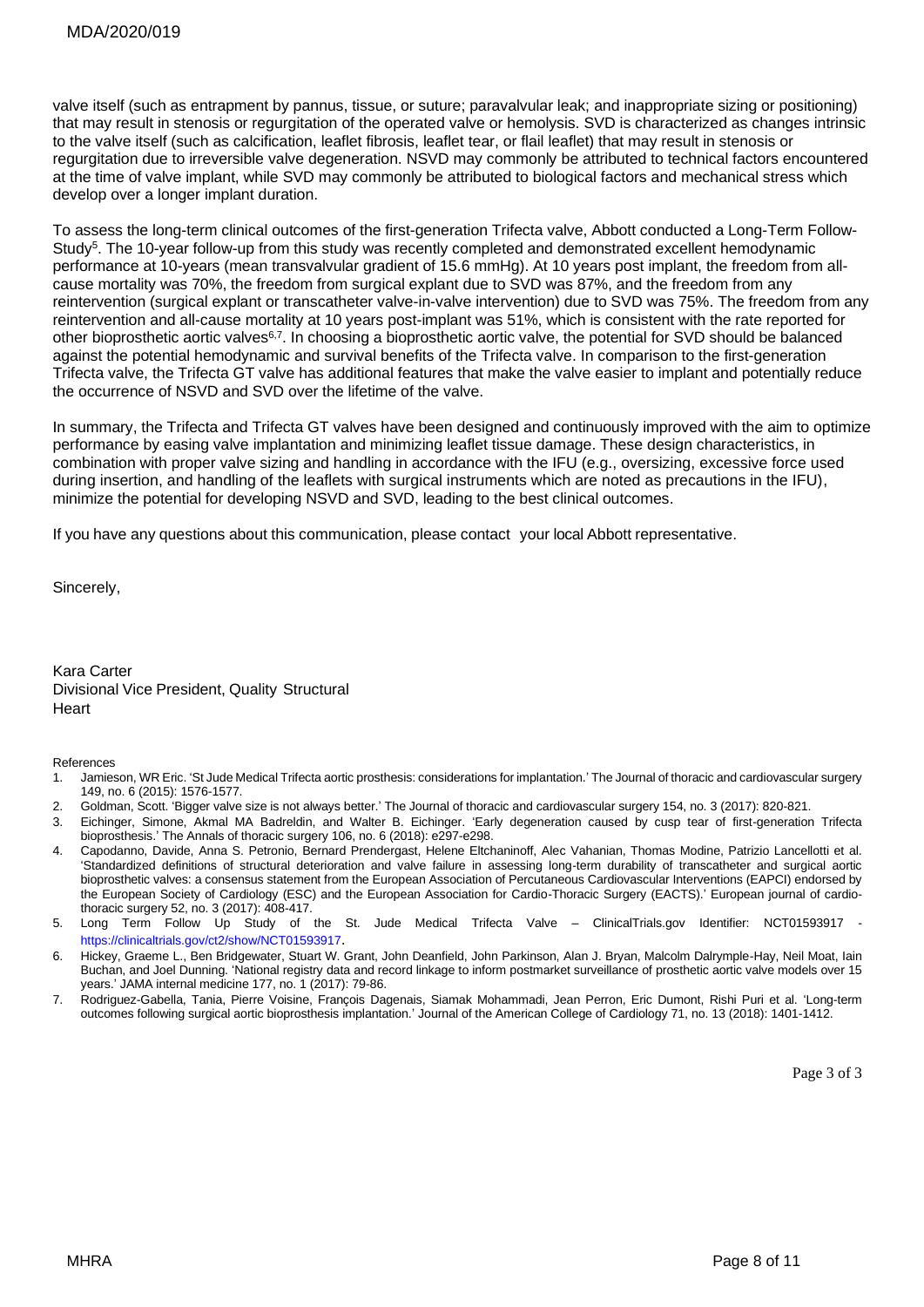#### **APPENDIX B: Background information**

#### **A. Summary of reports received by MHRA**

It is important to recognise that the numbers recorded by the MHRA has limitations. Though manufacturers are legally required to submit serious reports of this type to the MHRA, with regards to clinicians and members of the public, it is a passive (voluntary) system. It is recognised that there will inevitably be underreporting. Though the system cannot provide an accurate UK total number of events, or a precise calculation of the incidence or prevalence rate, it does serve to act as an indicator to undertake further exploration.

Further details of the 65 reports given below:

- 1. Reported Problem (note more than one problem could be cited per report):
- 34 comment on leaflet damage, terms used include, 'torn', 'loose', 'dehiscence', 'perforation', 'sheared', 'folded', 'retracted', 'pinned', 'prolapsed', 'deterioration', and 'degeneration'
- 31 reports reference some form of regurgitation (transvalvular leak) or insufficiency.
- 19 reports refer to calcification, and or fibrous / pannus thickening.
- 12 cite stenosis / obstruction to blood flow or high gradient.
- 8 remark on deformed / distorted (valve / stent post) or a faulty valve with leaflets not coapting.
- 1 references the stent post being 'fused' to the aortic wall.
- 2. Implant duration:

| Unknown        | 12 |
|----------------|----|
| Peri-operative | 6  |
| 1 to 24 months | 6  |
| 2 to 3 years   | 27 |
| 4 to 7 years   | 10 |
| over 7 years   | 4  |

#### **B. Summary of event data provided by Abbott Vascular**

The manufacturer has assisted the MHRA and shared information on the numbers of Trifecta reports associated with structural valve deterioration (SVD), fibrous-calcific structural valve deterioration (FCSVD), non-calcific leaflet tear (NCLT), as well as non-structural valve deterioration (dysfunction) (NSVD).

#### **Note: the SVD rate is the FCSVD and NCLT rates combined.**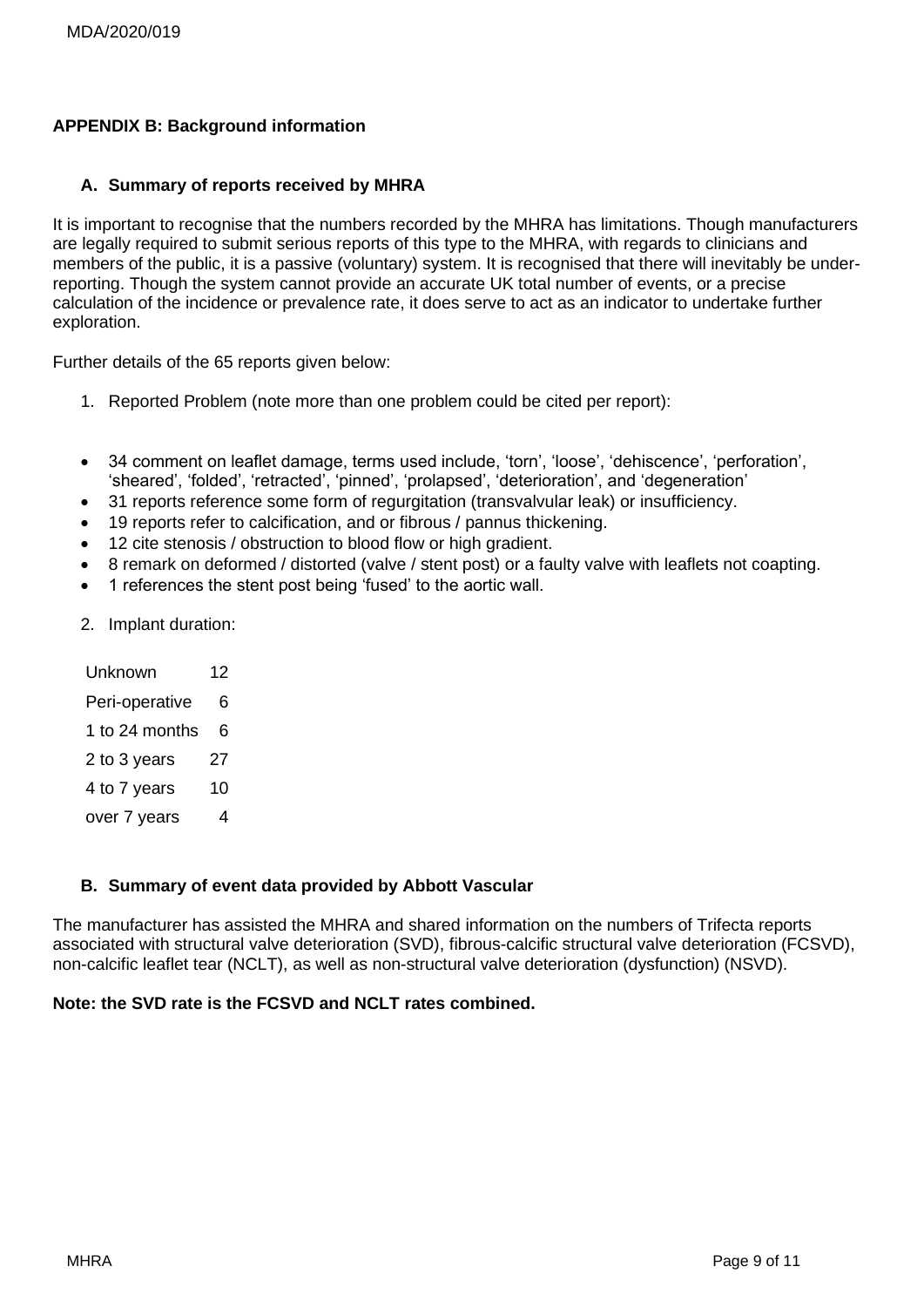|                               | 1 year       |       | 3 years      |       | $4*/5$ years       |       | 8 years      |       |
|-------------------------------|--------------|-------|--------------|-------|--------------------|-------|--------------|-------|
|                               |              |       |              |       |                    |       |              |       |
|                               | <b>FCSVD</b> | 0.01% | <b>FCSVD</b> | 0.06% | <b>FCSVD</b>       | 0.21% | <b>FCSVD</b> | 0.83% |
| Trifecta (1st Gen.)           | <b>NCLT</b>  | 0.00% | <b>NCLT</b>  | 0.08% | <b>NCLT</b>        | 0.26% | <b>NCLT</b>  | 0.49% |
|                               | <b>SVD</b>   | 0.01% | <b>SVD</b>   | 0.14% | <b>SVD</b>         | 0.47% | <b>SVD</b>   | 1.32% |
|                               | <b>NSVD</b>  | 0.04% | <b>NSVD</b>  | 0.06% | <b>NSVD</b>        | 0.06% | <b>NSVD</b>  | 0.08% |
|                               |              |       |              |       |                    |       |              |       |
| <b>Trifecta</b><br>"improved" | <b>FCSVD</b> | 0.01% | <b>FCSVD</b> | 0.07% | <sup>+</sup> FCSVD | 0.16% | N/A          | N/A   |
|                               | <b>NCLT</b>  | 0.01% | <b>NCLT</b>  | 0.13% | <sup>+</sup> NCLT  | 0.22% | N/A          | N/A   |
|                               | <b>SVD</b>   | 0.01% | <b>SVD</b>   | 0.19% | $*SVD$             | 0.38% | N/A          | N/A   |
|                               | <b>NSVD</b>  | 0.01% | <b>NSVD</b>  | 0.03% | <sup>+</sup> NSVD  | 0.03% | N/A          | N/A   |
|                               |              |       |              |       |                    |       |              |       |
| <b>Trifecta GT</b>            | <b>FCSVD</b> | 0.00% | <b>FCSVD</b> | 0.02% | *FCSVD             | 0.03% | N/A          | N/A   |
|                               | NCLT         | 0.00% | <b>NCLT</b>  | 0.12% | *NCLT              | 0.18% | N/A          | N/A   |
|                               | <b>SVD</b>   | 0.01% | <b>SVD</b>   | 0.13% | *SVD               | 0.21% | N/A          | N/A   |
|                               | <b>NSVD</b>  | 0.02% | <b>NSVD</b>  | 0.02% | *NSVD              | 0.02% | N/A          | N/A   |

\* data available for reporting out to 4.0 years post-implant

\*data available for reporting out to 4.5 years post-implant

The table represents cumulative annual event rates through 31 March 2020 and derived as described in Abbott's response dated 04May2020

#### SVD / NSVD**1,2,3**

Structural valve deterioration (SVD) can be defined as changes intrinsic to the valve itself (such as calcification, leaflet fibrosis, leaflet tear, or flail leaflet) that may result in stenosis or regurgitation due to irreversible valve degeneration. Two known modes of SVD observed with tissue heart valves are fibrouscalcific structural valve deterioration (FCSVD) and a non-calcific leaflet tear (NCLT).

FCSVD is characterized by fibrous thickening of the leaflet tissue and/or infiltration of the leaflet tissue with calcium deposits resulting in decreased leaflet mobility (aortic stenosis). Echocardiography demonstrates an elevated transvalvular gradient but may sometimes also show aortic insufficiency secondary to incomplete leaflet coaptation due to leaflet stiffening.

NCLT is characterized by thinning of the leaflet tissue with loss and disruption of collagen fibers at the tear site with absence of leaflet fibrosis and calcification. Echocardiography demonstrates aortic insufficiency without an elevated transvalvular gradient.

Non-structural valve deterioration (dysfunction) (NSVD) is characterized as any abnormality not intrinsic to the valve itself (such as entrapment by pannus, tissue, or suture; paravalvular leak; and inappropriate sizing or positioning) that may result in stenosis or regurgitation of the operated valve or haemolysis.

1 Capodanno, Davide, Anna S. Petronio, Bernard Prendergast, Helene Eltchaninoff, Alec Vahanian, Thomas Modine, Patrizio Lancellotti et al. 'Standardized definitions of structural deterioration and valve failure in assessing long-term durability of transcatheter and surgical aortic bioprosthetic valves: a consensus statement from the European Association of Percutaneous Cardiovascular Interventions (EAPCI) endorsed by the European Society of Cardiology (ESC) and the European Association for Cardio-Thoracic Surgery (EACTS).' European heart journal 38, no. 45 (2017): 3382-3390.

2 Edmunds Jr, L. Henry, Richard E. Clark, Lawrence H. Cohn, Gary L. Grunkemeier, D. Craig Miller, and Richard D. Weisel. 'Guidelines for reporting morbidity and mortality after cardiac valvular operations.' (1996): 126-129.

3

Akins, Cary W., D. Craig Miller, Marko I. Turina, Nicholas T. Kouchoukos, Eugene H. Blackstone, Gary L. Grunkemeier, Johanna JM Takkenberg et al. 'Guidelines for reporting mortality and morbidity after cardiac valve interventions.' European journal of cardio-thoracic surgery 33, no. 4 (2008): 523-528.